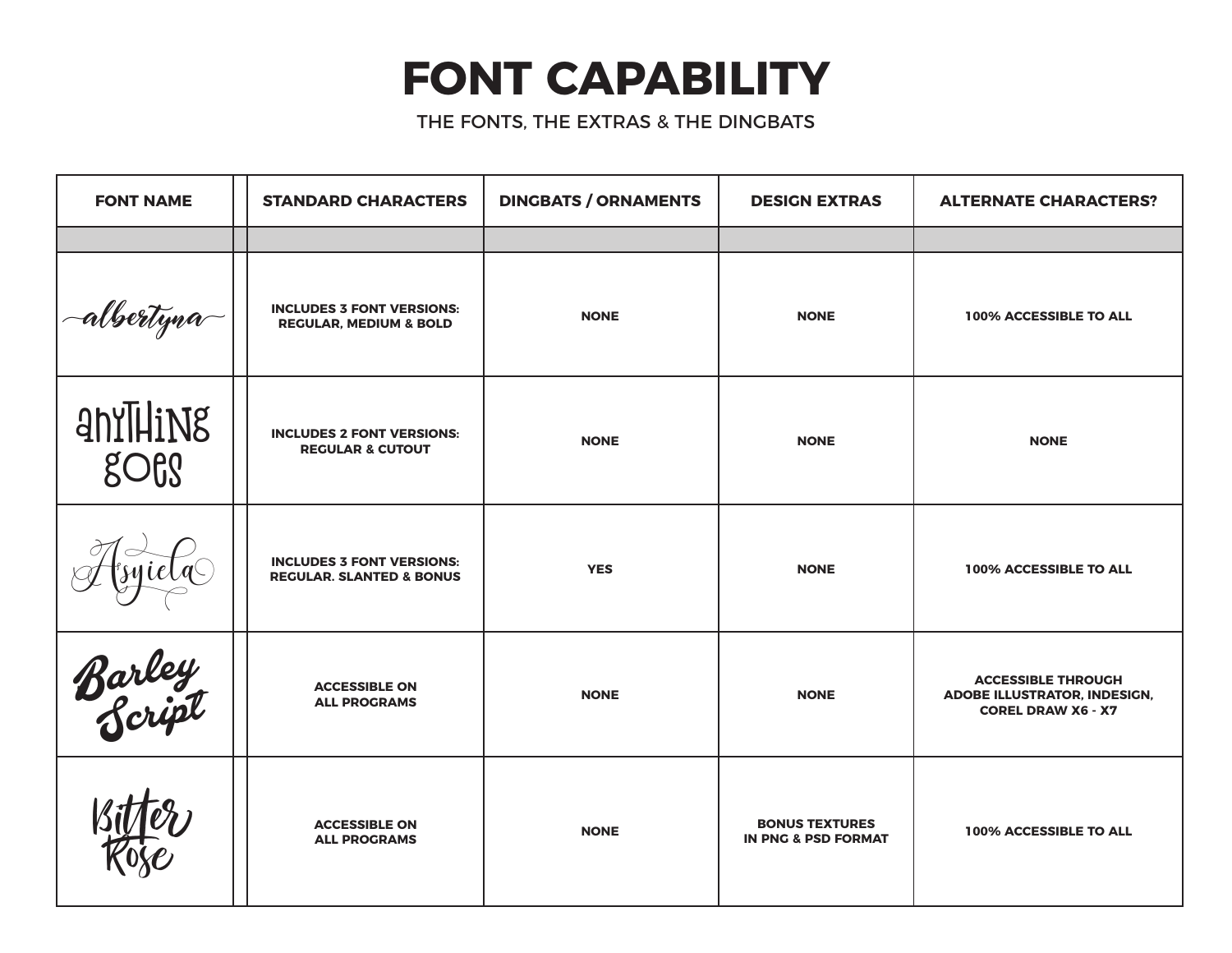| <b>FONT NAME</b> | <b>STANDARD CHARACTERS</b>                  | <b>DINGBATS / ORNAMENTS</b> | <b>DESIGN EXTRAS</b> | <b>ALTERNATE CHARACTERS?</b>                                                                                                                    |
|------------------|---------------------------------------------|-----------------------------|----------------------|-------------------------------------------------------------------------------------------------------------------------------------------------|
|                  |                                             |                             |                      |                                                                                                                                                 |
| <b>BLODDERS</b>  | <b>ACCESSIBLE ON</b><br><b>ALL PROGRAMS</b> | <b>NONE</b>                 | <b>NONE</b>          | <b>NONE</b><br>*THIS FONT IS PART OF THE<br><b>DEAR DAY FONT SET</b>                                                                            |
| Buerog<br>Diorg  | <b>ACCESSIBLE ON</b><br><b>ALL PROGRAMS</b> | <b>YES</b>                  | <b>NONE</b>          | 100% ACCESSIBLE TO ALL                                                                                                                          |
| callowsky        | <b>ACCESSIBLE ON</b><br><b>ALL PROGRAMS</b> | <b>NONE</b>                 | <b>NONE</b>          | <b>NONE</b><br>*THIS FONT IS PART OF THE<br><b>DEAR DAY FONT SET</b>                                                                            |
| <b>DEARDAY</b>   | <b>ACCESSIBLE ON</b><br><b>ALL PROGRAMS</b> | <b>NONE</b>                 | <b>NONE</b>          | <b>NONE</b><br>*THIS FONT IS PART OF THE<br><b>DEAR DAY FONT SET</b>                                                                            |
| Vearday          | <b>ACCESSIBLE ON</b><br><b>ALL PROGRAMS</b> | <b>NONE</b>                 | <b>NONE</b>          | <b>ACCESSIBLE THROUGH</b><br>ADOBE ILLUSTRATOR, INDESIGN,<br><b>COREL DRAW X6 - X7</b><br>*THIS FONT IS PART OF THE<br><b>DEAR DAY FONT SET</b> |
| - flowertly      | <b>ACCESSIBLE ON</b><br><b>ALL PROGRAMS</b> | <b>YES</b>                  | <b>NONE</b>          | <b>NONE</b>                                                                                                                                     |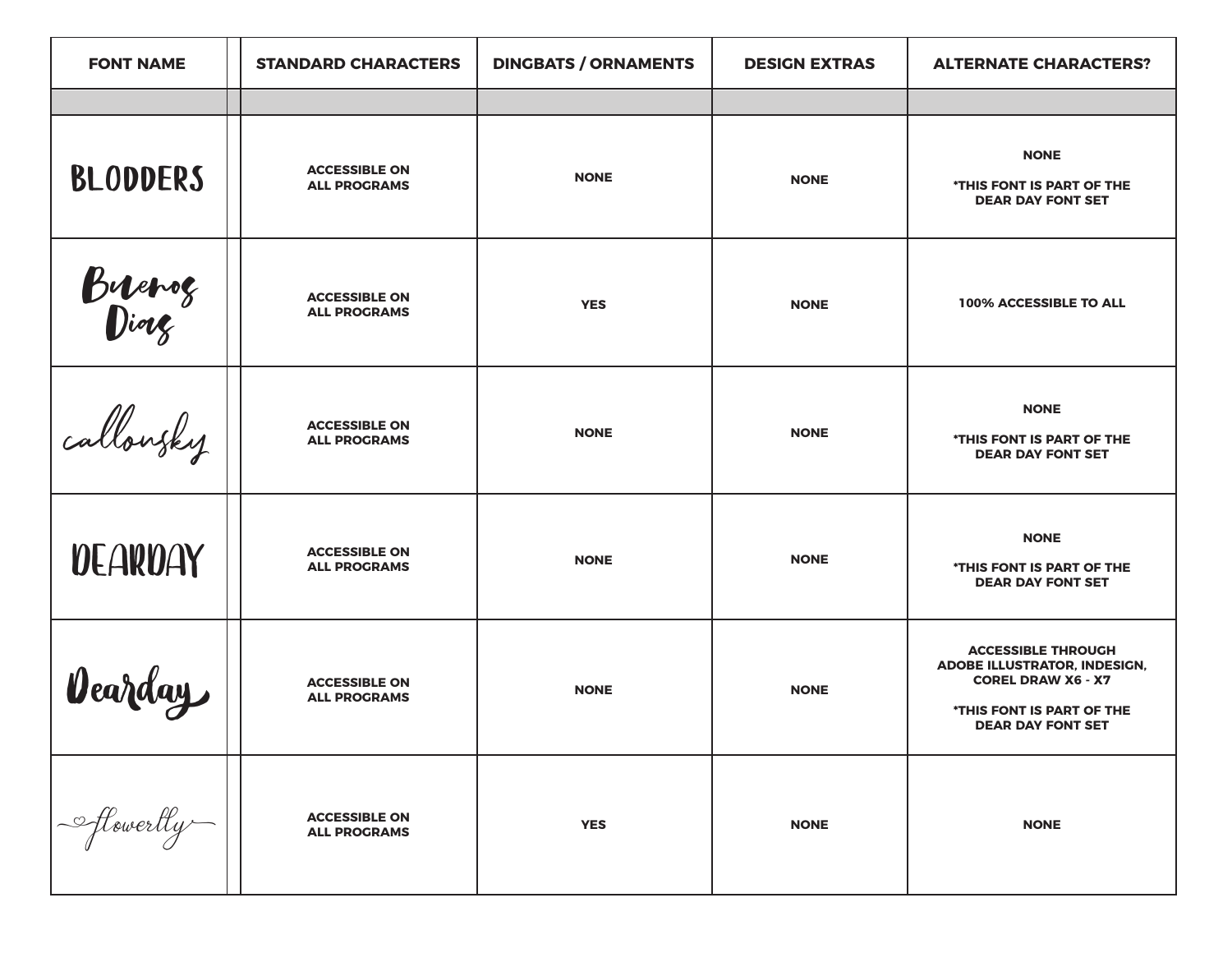| <b>FONT NAME</b> | <b>STANDARD CHARACTERS</b>                                           | <b>DINGBATS / ORNAMENTS</b> | <b>DESIGN EXTRAS</b>                       | <b>ALTERNATE CHARACTERS?</b>                                                                  |
|------------------|----------------------------------------------------------------------|-----------------------------|--------------------------------------------|-----------------------------------------------------------------------------------------------|
|                  |                                                                      |                             |                                            |                                                                                               |
| Jianefta         | <b>ACCESSIBLE ON</b><br><b>ALL PROGRAMS</b>                          | <b>NONE</b>                 | <b>NONE</b>                                | 100% ACCESSIBLE TO ALL                                                                        |
| Gilliolu         | <b>ACCESSIBLE ON</b><br><b>ALL PROGRAMS</b>                          | <b>YES</b>                  | <b>NONE</b>                                | 100% ACCESSIBLE TO ALL                                                                        |
| felle ?          | <b>INCLUDES 3 FONT VERSIONS:</b><br><b>REGULAR, ALT1 &amp; ALT 2</b> | <b>YES</b>                  | <b>NONE</b>                                | <b>ACCESSIBLE THROUGH</b><br><b>ADOBE ILLUSTRATOR, INDESIGN,</b><br><b>COREL DRAW X6 - X7</b> |
| Hey Love         | <b>ACCESSIBLE ON</b><br><b>ALL PROGRAMS</b>                          | <b>NONE</b>                 | <b>NONE</b>                                | 100% ACCESSIBLE TO ALL                                                                        |
|                  | <b>ACCESSIBLE ON</b><br><b>ALL PROGRAMS</b>                          | <b>NONE</b>                 | <b>NONE</b>                                | 100% ACCESSIBLE TO ALL                                                                        |
| INDUSTRIES       | <b>INCLUDES 3 FONT VERSIONS:</b><br><b>SCRIPT, HOE &amp; CAPITAL</b> | <b>NONE</b>                 | <b>BONUS LOGOS</b><br><b>IN EPS FORMAT</b> | 100% ACCESSIBLE TO ALL                                                                        |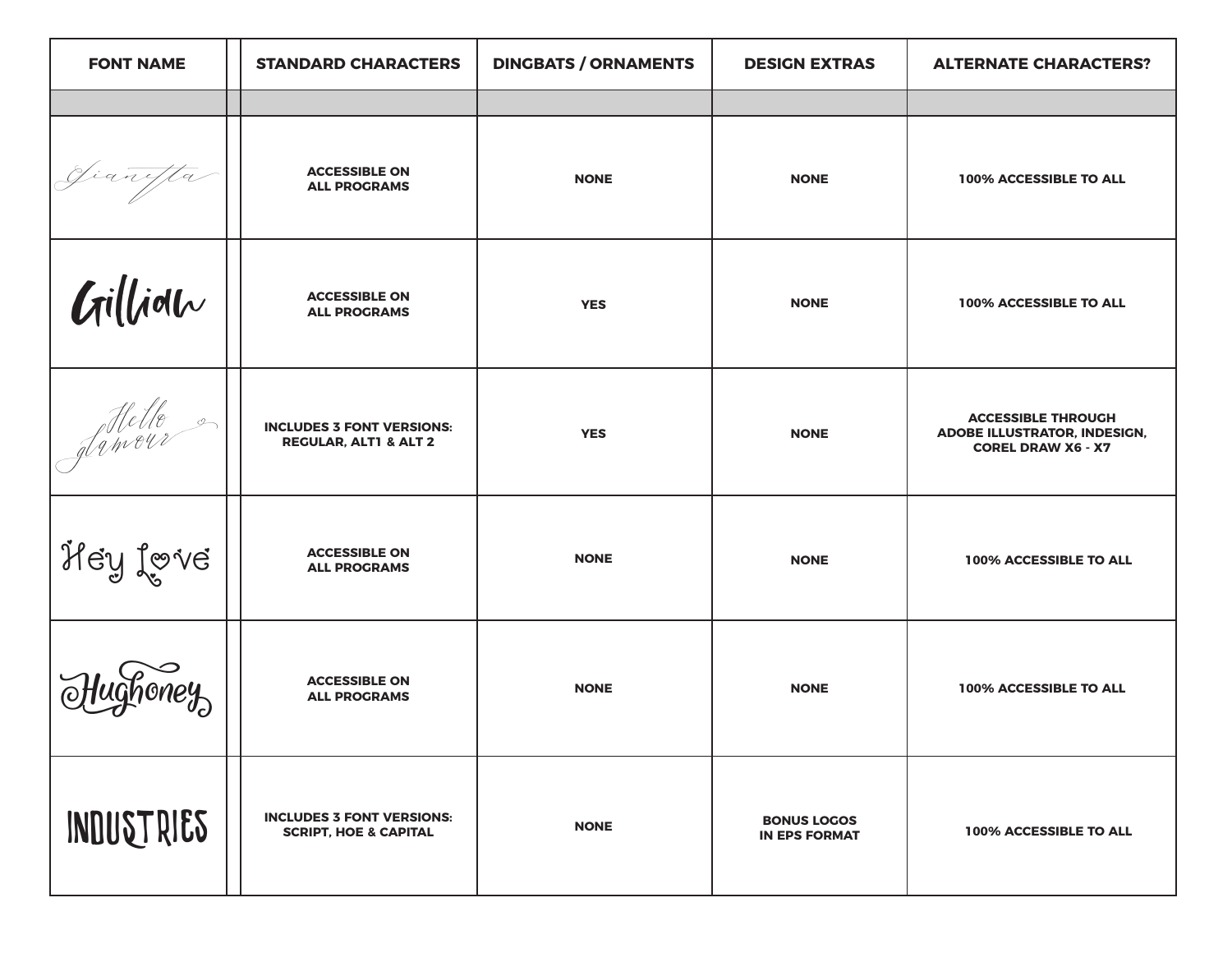| <b>FONT NAME</b> | <b>STANDARD CHARACTERS</b>                                                                        | <b>DINGBATS / ORNAMENTS</b> | <b>DESIGN EXTRAS</b>                                | <b>ALTERNATE CHARACTERS?</b>                                                                  |
|------------------|---------------------------------------------------------------------------------------------------|-----------------------------|-----------------------------------------------------|-----------------------------------------------------------------------------------------------|
|                  |                                                                                                   |                             |                                                     |                                                                                               |
|                  | <b>INCLUDES 2 FONT VERSIONS:</b><br><b>SCRIPT &amp; SERIF</b>                                     | <b>NONE</b>                 | <b>NONE</b>                                         | <b>ACCESSIBLE THROUGH</b><br><b>ADOBE ILLUSTRATOR, INDESIGN,</b><br><b>COREL DRAW X6 - X7</b> |
| Kristmp          | <b>INCLUDES 3 FONT VERSIONS:</b><br><b>REGULAR, BLOCK</b><br><b>&amp; BLOCK PATTERNS</b>          | <b>YES</b>                  | <b>BONUS FILES IN</b><br><b>AI &amp; PNG FORMAT</b> | <b>NONE</b>                                                                                   |
| KULON            | <b>ACCESSIBLE ON</b><br><b>ALL PROGRAMS</b>                                                       | <b>NONE</b>                 | <b>NONE</b>                                         | <b>NONE</b><br>*THIS FONT IS PART OF THE<br><b>DEAR DAY FONT SET</b>                          |
|                  | <b>INCLUDES 2 FONT VERSIONS:</b><br><b>REGULAR &amp; DUO</b>                                      | <b>NONE</b>                 | <b>NONE</b>                                         | <b>NONE</b>                                                                                   |
| $\blacksquare$   | <b>INCLUDES 2 FONT VERSIONS:</b><br><b>REGULAR &amp; ALTERNATES</b>                               | <b>NONE</b>                 | <b>NONE</b>                                         | 100% ACCESSIBLE TO ALL                                                                        |
| Maldina          | <b>INCLUDES 4 FONTS:</b><br><b>MALDINA REGULAR,</b><br><b>MALDINA SCRIPT, BLOCK</b><br>& SIGNATRA | <b>NONE</b>                 | <b>NONE</b>                                         | <b>NONE</b>                                                                                   |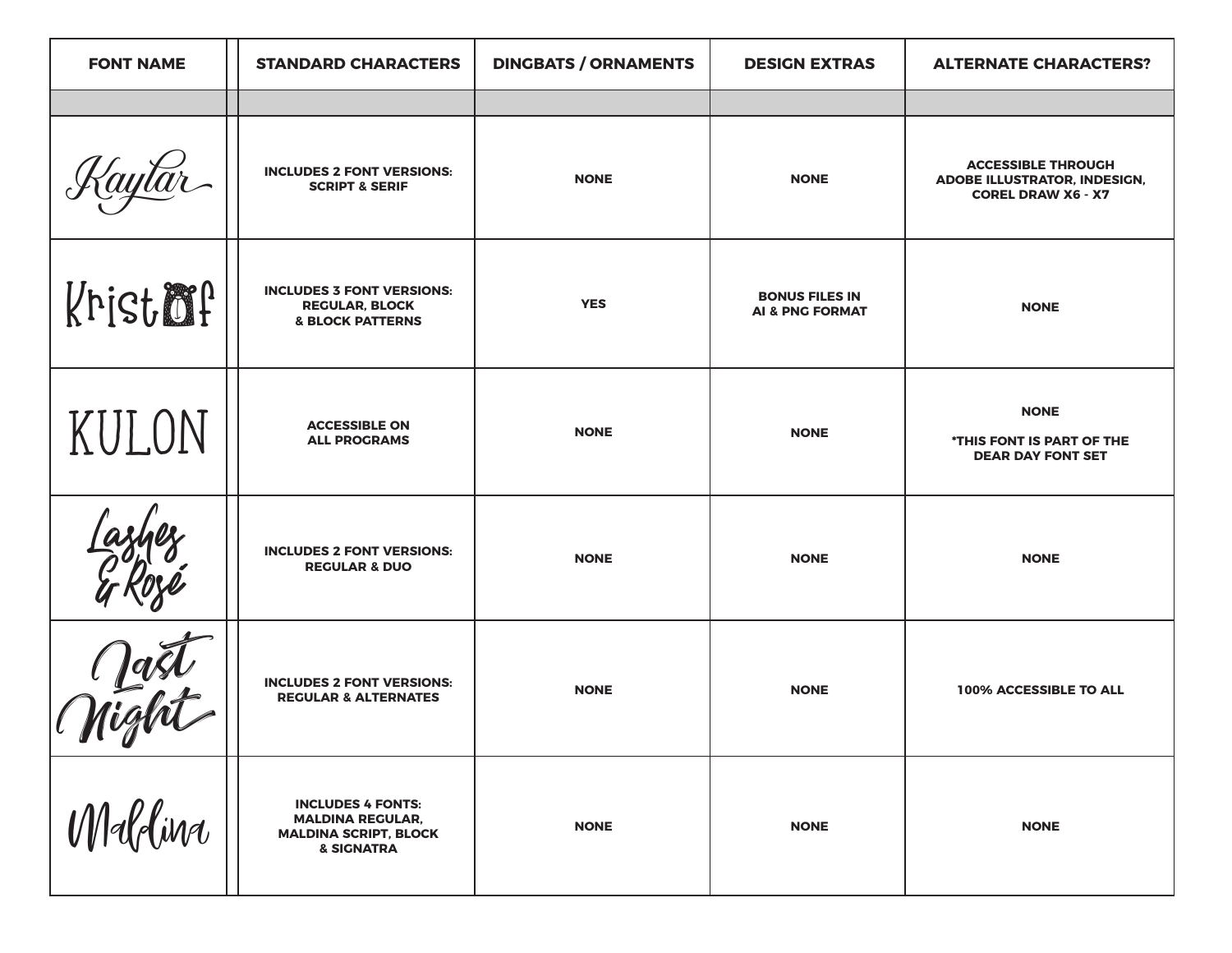| <b>FONT NAME</b>               | <b>STANDARD CHARACTERS</b>                                                                                                                              | <b>DINGBATS / ORNAMENTS</b> | <b>DESIGN EXTRAS</b>                                              | <b>ALTERNATE CHARACTERS?</b>                                                                  |
|--------------------------------|---------------------------------------------------------------------------------------------------------------------------------------------------------|-----------------------------|-------------------------------------------------------------------|-----------------------------------------------------------------------------------------------|
|                                |                                                                                                                                                         |                             |                                                                   |                                                                                               |
| (archett                       | <b>ACCESSIBLE ON</b><br><b>ALL PROGRAMS</b>                                                                                                             | <b>NONE</b>                 | <b>BONUS ELEMENTS</b><br><b>IN EPS &amp; PNG</b><br><b>FORMAT</b> | <b>ACCESSIBLE THROUGH</b><br><b>ADOBE ILLUSTRATOR, INDESIGN,</b><br><b>COREL DRAW X6 - X7</b> |
| Milasi <del>a</del> n<br>Circa | <b>INCLUDES 3 FONT VERSIONS:</b><br><b>REGULAR, THIN &amp; BOLD</b>                                                                                     | <b>NONE</b>                 | <b>NONE</b>                                                       | <b>ACCESSIBLE THROUGH</b><br><b>ADOBE ILLUSTRATOR, INDESIGN,</b><br><b>COREL DRAW X6 - X7</b> |
| monttaggic                     | <b>ACCESSIBLE ON</b><br><b>ALL PROGRAMS</b>                                                                                                             | <b>NONE</b>                 | <b>NONE</b>                                                       | 100% ACCESSIBLE TO ALL                                                                        |
| Nabila                         | <b>ACCESSIBLE ON</b><br><b>ALL PROGRAMS</b>                                                                                                             | <b>NONE</b>                 | <b>NONE</b>                                                       | <b>ACCESSIBLE THROUGH</b><br><b>ADOBE ILLUSTRATOR, INDESIGN,</b><br><b>COREL DRAW X6 - X7</b> |
| Neato<br><b>Serif</b>          | <b>INCLUDES 2 FONT VERSIONS:</b><br><b>REGULAR &amp; ITALIC</b>                                                                                         | <b>NONE</b>                 | <b>NONE</b>                                                       | 100% ACCESSIBLE TO ALL                                                                        |
| Nicola White                   | <b>INCLUDES 8 FONT VERSIONS:</b><br>REGULAR, SLANTED, ALT,<br>ALT SLANTED, JILID 2,<br>JILID 2 SLANTED, JILID 2 ALT<br><b>&amp; JILID 2 ALT SLANTED</b> | <b>YES</b>                  | <b>NONE</b>                                                       | <b>ACCESSIBLE THROUGH</b><br><b>ADOBE ILLUSTRATOR, INDESIGN,</b><br><b>COREL DRAW X6 - X7</b> |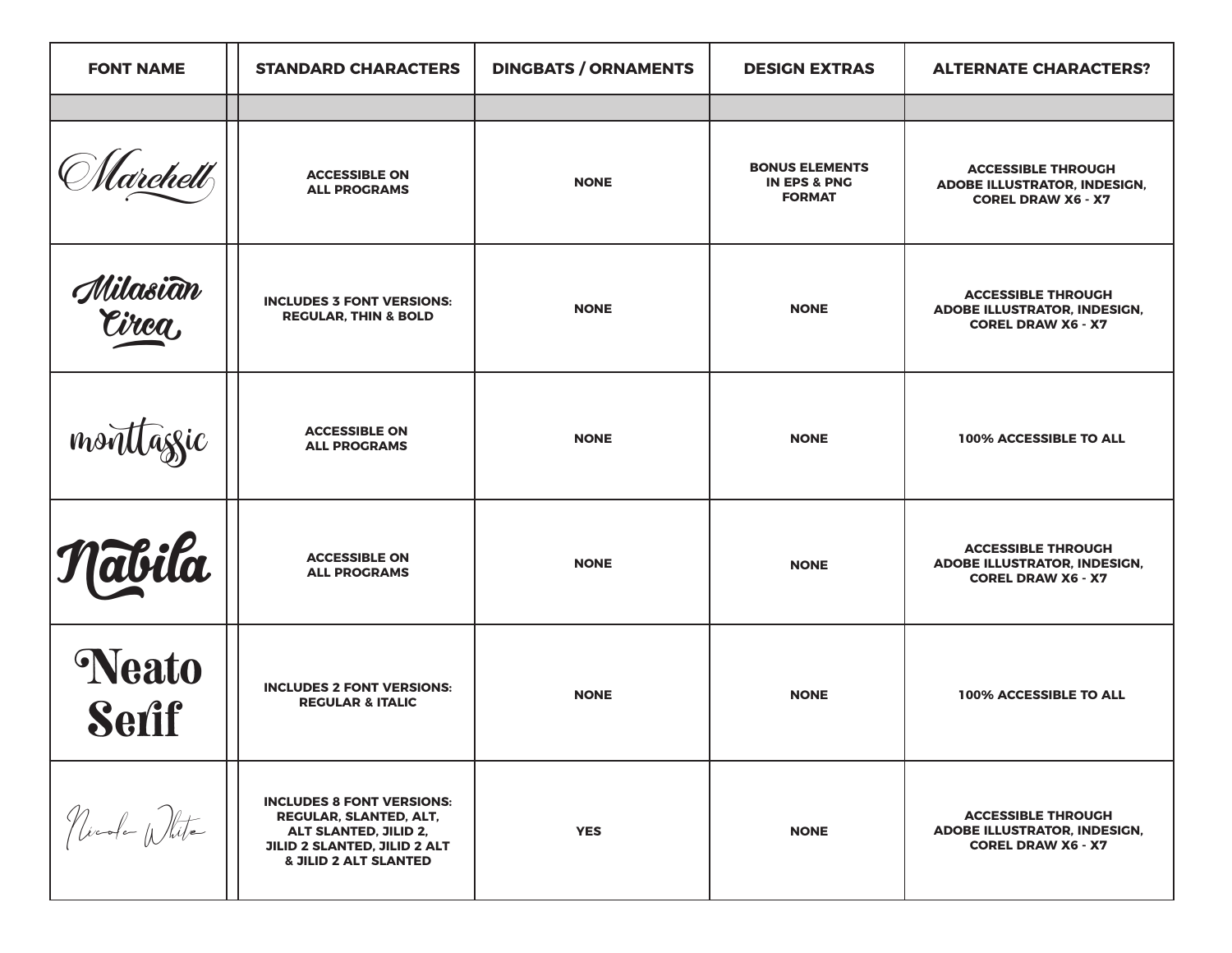| <b>FONT NAME</b>        | <b>STANDARD CHARACTERS</b>                                                                                                        | <b>DINGBATS / ORNAMENTS</b> | <b>DESIGN EXTRAS</b> | <b>ALTERNATE CHARACTERS?</b>                                                                  |
|-------------------------|-----------------------------------------------------------------------------------------------------------------------------------|-----------------------------|----------------------|-----------------------------------------------------------------------------------------------|
|                         |                                                                                                                                   |                             |                      |                                                                                               |
| P E R F ECT<br>THOUGHTS | <b>INCLUDES 3 FONT VERSIONS:</b><br><b>REGULAR, STAMP &amp; STRAIGHT</b>                                                          | <b>NONE</b>                 | <b>NONE</b>          | <b>NONE</b>                                                                                   |
| Quicken                 | <b>ACCESSIBLE ON</b><br><b>ALL PROGRAMS</b>                                                                                       | <b>NONE</b>                 | <b>NONE</b>          | <b>NONE</b><br>*THIS FONT IS PART OF THE<br><b>DEAR DAY FONT SET</b>                          |
| $\mathcal{R}$ eklaze    | <b>ACCESSIBLE ON</b><br><b>ALL PROGRAMS</b>                                                                                       | <b>NONE</b>                 | <b>NONE</b>          | <b>NONE</b><br>*THIS FONT IS PART OF THE<br><b>DEAR DAY FONT SET</b>                          |
| Rosabelia               | <b>INCLUDES 6 FONT VERSIONS:</b><br><b>REGULAR, LIGHT, BOLD,</b><br><b>SANS REGULAR, SANS LIGHT</b><br>& SANS BOLD                | <b>NONE</b>                 | <b>NONE</b>          | 100% ACCESSIBLE TO ALL                                                                        |
| Sinysly                 | <b>INCLUDES 5 FONT VERSIONS:</b><br><b>SCRIPT, SCRIPT UPRIGHT,</b><br><b>SCRIPT ALT.</b><br><b>SCRIPT UPRIGHT ALT &amp; SERIF</b> | <b>YES</b>                  | <b>NONE</b>          | <b>ACCESSIBLE THROUGH</b><br><b>ADOBE ILLUSTRATOR, INDESIGN,</b><br><b>COREL DRAW X6 - X7</b> |
| SKIZE                   | <b>ACCESSIBLE ON</b><br><b>ALL PROGRAMS</b>                                                                                       | <b>NONE</b>                 | <b>NONE</b>          | <b>NONE</b><br>*THIS FONT IS PART OF THE<br><b>DEAR DAY FONT SET</b>                          |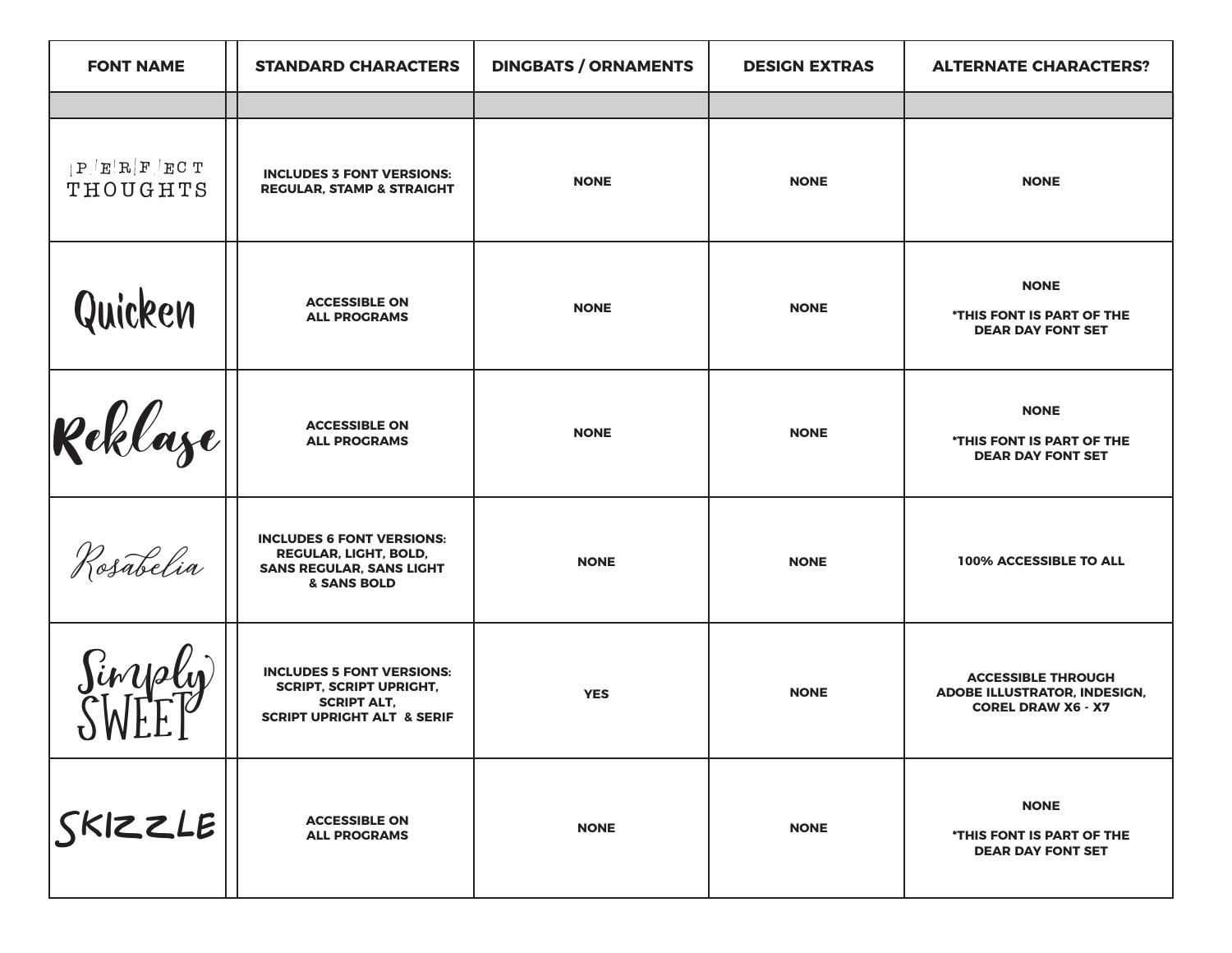| <b>FONT NAME</b> | <b>STANDARD CHARACTERS</b>                                                                                                                            | <b>DINGBATS / ORNAMENTS</b> | <b>DESIGN EXTRAS</b>                                             | <b>ALTERNATE CHARACTERS?</b>                                                    |
|------------------|-------------------------------------------------------------------------------------------------------------------------------------------------------|-----------------------------|------------------------------------------------------------------|---------------------------------------------------------------------------------|
|                  |                                                                                                                                                       |                             |                                                                  |                                                                                 |
| Solidar          | <b>INCLUDES 8 FONT VERSIONS:</b><br><b>REGULAR, BOLD, LIGHT,</b><br>MONOLINE, MONOLINE BOLD,<br><b>MONOLINE LIGHT, SANS</b><br><b>&amp; SANS BOLD</b> | <b>NONE</b>                 | <b>NONE</b>                                                      | 100% ACCESSIBLE TO ALL                                                          |
| sphere<br>sans   | <b>ACCESSIBLE ON</b><br><b>ALL PROGRAMS</b>                                                                                                           | <b>NONE</b>                 | <b>NONE</b>                                                      | <b>NONE</b>                                                                     |
| Springfield      | <b>INCLUDES 2 FONT VERSIONS:</b><br><b>REGULAR &amp; SANS</b>                                                                                         | <b>YES</b>                  | <b>BONUS ELEMENTS</b><br>IN AI, EPS & PNG<br><b>FORMAT</b>       | <b>NONE</b>                                                                     |
| Storytella       | <b>ACCESSIBLE ON</b><br><b>ALL PROGRAMS</b>                                                                                                           | <b>NONE</b>                 | <b>NONE</b>                                                      | 100% ACCESSIBLE TO ALL<br>*THIS FONT IS PART OF THE<br><b>DEAR DAY FONT SET</b> |
|                  | <b>INCLUDES 2 FONT VERSIONS:</b><br><b>REGULAR &amp; ROUGH</b>                                                                                        | <b>NONE</b>                 | <b>BONUS ELEMENTS</b><br><b>IN AI &amp; PNG</b><br><b>FORMAT</b> | 100% ACCESSIBLE TO ALL                                                          |
| Sweet<br>Home    | <b>INCLUDES 2 FONT VERSIONS:</b><br><b>REGULAR &amp; BOLD</b>                                                                                         | <b>NONE</b>                 | <b>NONE</b>                                                      | <b>NONE</b>                                                                     |